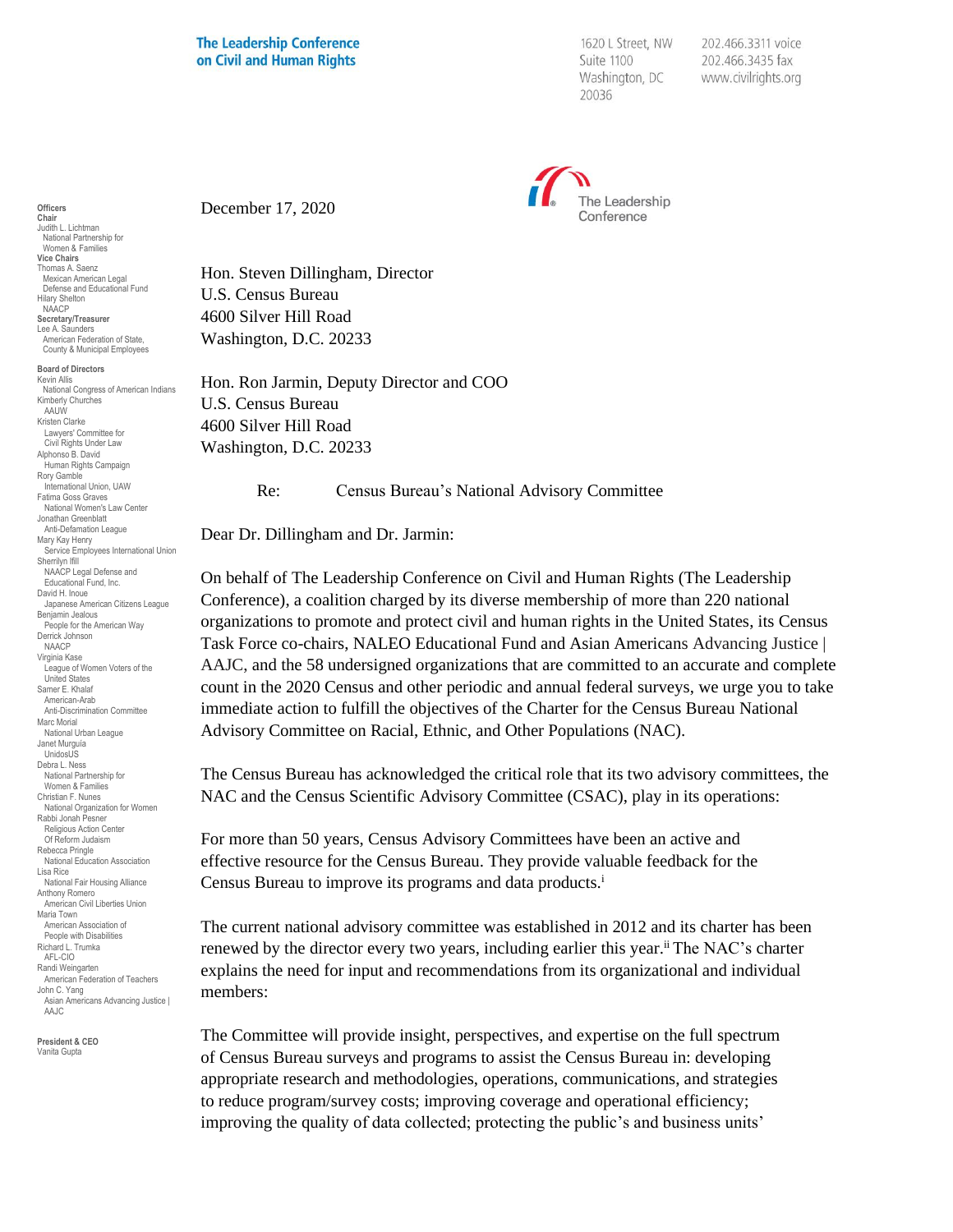December 17, 2020 Page 2 of 6



privacy; enhancing public participation and awareness of Census Bureau programs and surveys; improving the dissemination of data products; and the use of administrative records and third party data in the decennial census.

In providing insight, perspectives, and expertise on the full spectrum of Census Bureau surveys and programs, the Committee will examine such areas as hidden households, language barriers, students and youth, aging populations, American Indian and Alaska Native tribal considerations, new immigrant populations, populations affected by natural disasters, highly mobile and migrant populations, complex households, poverty, race/ethnic distribution, privacy and confidentiality, rural populations and businesses, individuals and households with limited access to information and communications technologies, the dynamic nature of new businesses, minority ownership of businesses, as well as other concerns impacting Census Bureau survey design and implementation.<sup>iii</sup>

The charter further provides that the NAC will consist of "up to 32 members" and "will meet at least twice per year."iv

Despite the Census Bureau's acknowledgment of the need for the NAC's expertise in ensuring that hardto-count (HTC) populations are completely and accurately counted, it has not convened the NAC in calendar year 2020. In the half century that the bureau has chartered advisory committees, this appears to mark the first time that one of its active committees has not met.

The bureau's cancellation of the NAC's Spring 2020 meeting and "postponement" of its Fall 2020 meeting come in the midst of the most complex decennial census ever conducted due to abandoned, delayed, and shortened field operations in response to the global pandemic, civil unrest, and housing displacements due to natural disasters, including devastating wildfires in the Pacific Northwest and the most active hurricane season on record. Those barriers have been compounded by the heavy weight that the bureau placed on its online campaign and emphasis on Internet responses, despite being unavailable to millions of HTC households lacking broadband access. The data collection issues undoubtedly have contributed to what the director recently described as "certain processing anomalies" that "have been discovered" in the "post-collection processing."<sup>v</sup>

The Census Bureau has proven it is possible to consider the advice of its advisory committees despite the challenges of the pandemic. In 2020, the Census Bureau twice convened the CSAC for virtual meetings while failing to schedule any similar virtual meetings for the NAC.<sup>vi</sup>

In the face of the unprecedented challenges with the 2020 Census, the Census Bureau has not acted to timely consider the invaluable insights and recommendations of the NAC, whose members have been appointed specifically because of their expertise on reaching HTC populations. Not only has the bureau failed to convene the NAC, but it has also neglected to fill any of the vacancies on the NAC despite the period for nominations closing on August 1, 2020, nearly four months ago.<sup>vii</sup> The NAC currently has just 15 active members, which precludes it from having a quorum to meet. We understand the Census Bureau received nomination packages from over 100 highly qualified candidates.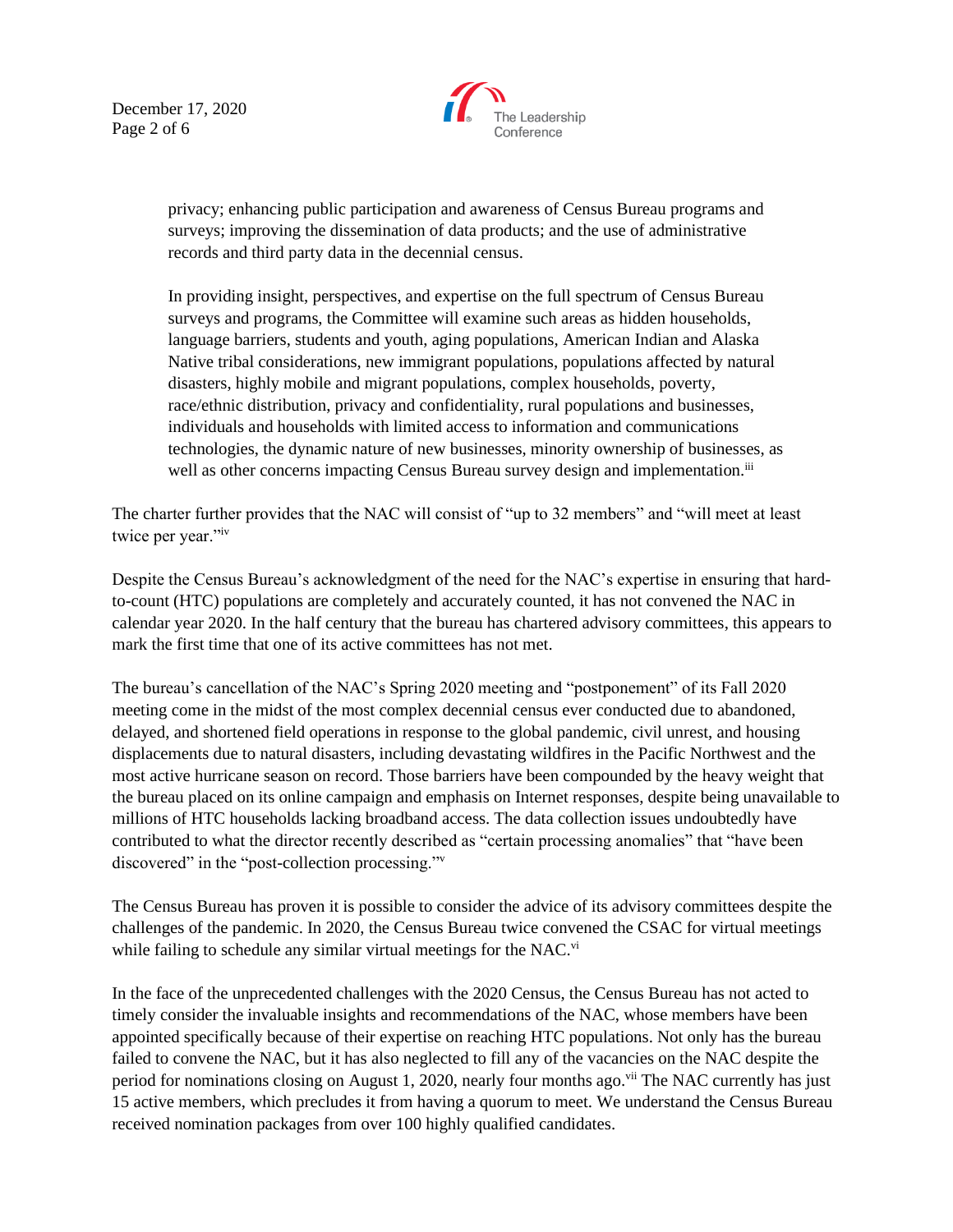December 17, 2020 Page 3 of 6



While the Census Bureau has not made the requisite appointments needed to convene the NAC, it recently made two new appointments to the CSAC. One of those appointees is a highly partisan individual who, in our view, "only further damages the bureau's reputation and makes it harder to rebuild public confidence in the Census Bureau and the vital statistics it produces."vill

The Census Bureau's actions send the tacit message to communities of color and organizations representing HTC communities that it places a greater premium on partisan appointees than it does on experts such as those on the NAC who work with the populations that are most vulnerable and most likely to be undercounted. They also threaten to further erode the low levels of trust that many of the populations represented on the NAC have of the federal government, including of the Census Bureau and its survey operations.

We strongly urge you to immediately take several steps to address our concerns:

1. Appoint a sufficient number of new members to the NAC to allow it to have a quorum necessary to convene and provide the Census Bureau with its insights and recommendations;

2. In making the appointments to the NAC, members must be nonpartisan and selected on the basis of the qualifications required in the NAC's charter: "The Committee aims to have a balanced representation among its members, considering such factors as geography, age, sex, race, ethnicity, technical expertise, community involvement, and knowledge of census programs and/or activities…" Members "will be selected based on their expertise in or representation of specific areas to include: diverse populations (including race and ethnic populations); national, state, local, and tribal interest organizations serving hard-to-count populations; researchers; community-based organizations; academia; business interests; marketing and media professionals; researchers; and members of professional associations";ix

3. The NAC's Fall 2020 meeting, originally scheduled as an in-person meeting for November 5-6, 2020, should be rescheduled as a virtual meeting as soon as possible, but not later than January 2021; and

4. The Census Bureau must ensure that the rescheduled NAC meeting allows members of the NAC's Differential Privacy Working Group to provide recommendations on differential privacy and the bureau's Disclosure Avoidance System ("DAS") that are timely and will be fully considered by the Census Bureau's subject matter experts before the Census Bureau makes its final decision on application of differential privacy and the DAS to the 2020 Census data products.

We appreciate your prompt attention to our requests. If you have any questions, please contact John C. Yang, Asian Americans Advancing Justice | AAJC, at [jcyang@advancingjustice-aajc.org;](mailto:jcyang@advancingjustice-aajc.org) or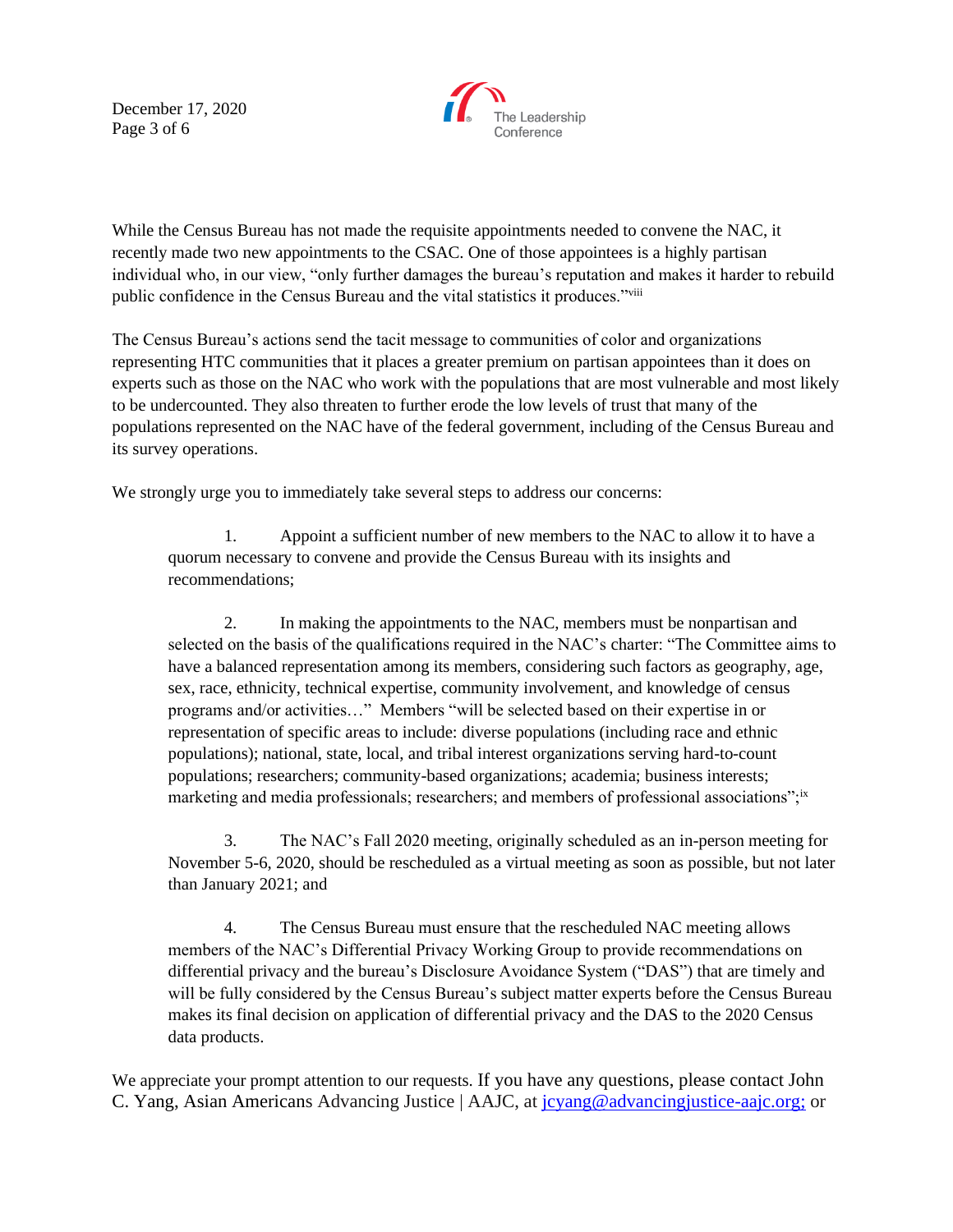December 17, 2020 Page 4 of 6



Arturo Vargas, NALEO Educational Fund, at [avargas@naleo.org;](mailto:avargas@naleo.org) or Corrine Yu, The Leadership Conference, at [yu@civilrights.org.](mailto:yu@civilrights.org)

Sincerely,

The Leadership Conference on Civil and Human Rights Asian Americans Advancing Justice | AAJC NALEO Educational Fund Alaska Federation of Natives American-Arab Anti-Discrimination Committee (ADC) Americans for Indian Opportunity Arab American Institute (AAI) Asian Americans Advancing Justice - Los Angeles Association of Population Centers Association of Public Data Users (APDU) Austin Asian Community Civic Coalition California Statewide Database Children's Defense Fund-Ohio City of Detroit Mayors Office Colorado Latino Leadership, Advocacy, & Research Organization (CLLARO) Common Cause Common Cause Florida Common Cause Pennsylvania Cook Inlet Housing Authority COOLJC Region 8 SJEREC Disability Rights California DOC Project Empowering Pacific Islander Communities (EPIC) Fair Count Inc Fair Elections Center Faith in Action Global Cleveland Greater Birmingham Ministries Hispanic Federation Hope Border Institute Kentucky Youth Advocates MACS 2020 Michigan Nonprofit Association Minnesota Citizens for Clean Elections Missouri Asian American Youth Foundation Montgomery Citizens United for Prosperity (MCUP) National Council of Asian Pacific Americans National Employment Law Project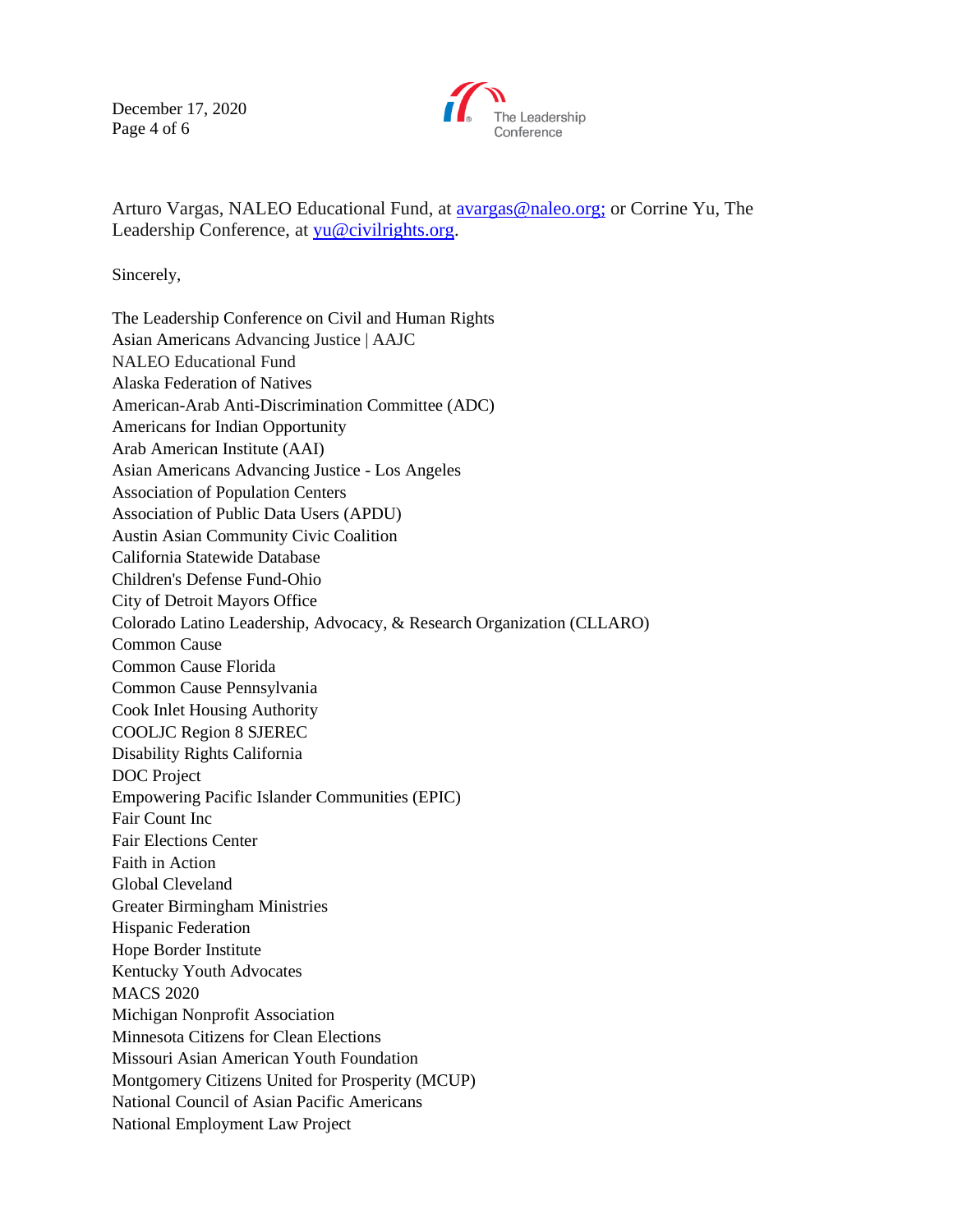December 17, 2020 Page 5 of 6



National League of Cities National Partnership for Women & Families National Urban Indian Family Coalition Native American Rights Fund Nebraska Civic Engagement Table NETWORK Lobby for Catholic Social Justice New York Immigration Coalition OFA Minnesota Oklahoma Policy Institute Oxfam America Partnership for America's Children Poder Latinx Population Association of America Prison Policy Initiative Service Employees International Union (SEIU) Southeast Asia Resource Action Center (SEARAC) Taller Puertorriqueño The Alaska Census Working Group The Foraker Group – Alaska UnidosUS Union for Reform Judaism United Way of the Columbia-Willamette Voices for Progress

cc: Sen. Ron Johnson, Chair, Homeland Security & Governmental Affairs Committee Sen. Gary Peters, Ranking Member, Homeland Security & Governmental Affairs Committee Rep. Carolyn Maloney, Chairwoman, House Committee on Oversight and Reform Rep. James Comer, Ranking Member, House Committee on Oversight and Reform

i U.S. Census Bureau, 2020 Decennial Census Program Resources, Advisory Committees, *available at* [https://www.census.gov/programs-surveys/decennial-census/2020-census/planning-management/advisory](https://www.census.gov/programs-surveys/decennial-census/2020-census/planning-management/advisory-commitees-and-oversight.html)[commitees-and-oversight.html](https://www.census.gov/programs-surveys/decennial-census/2020-census/planning-management/advisory-commitees-and-oversight.html) (last visited Dec. 10, 2020).

ii U.S. Census Bureau, Census Advisory Committees, National Advisory Committee (NAC), *available at*  <https://www.census.gov/about/cac/nac.html> (last visited Dec. 10, 2020).

iii U.S. Department of Commerce, Census Bureau National Advisory Committee on Racial, Ethnic, and Other Populations, Charter, *available at* <https://www2.census.gov/cac/nac/nac-charter.pdf> (last visited Dec. 10, 2020).

iv *Id.*

v U.S. Department of Commerce, Census Bureau, Statement from Census Bureau Director Steve Dillingham (Nov. 19, 2020), *available at* [https://www.census.gov/newsroom/press-releases/2020/statement-post-collection](https://www.census.gov/newsroom/press-releases/2020/statement-post-collection-processing.html)[processing.html.](https://www.census.gov/newsroom/press-releases/2020/statement-post-collection-processing.html)